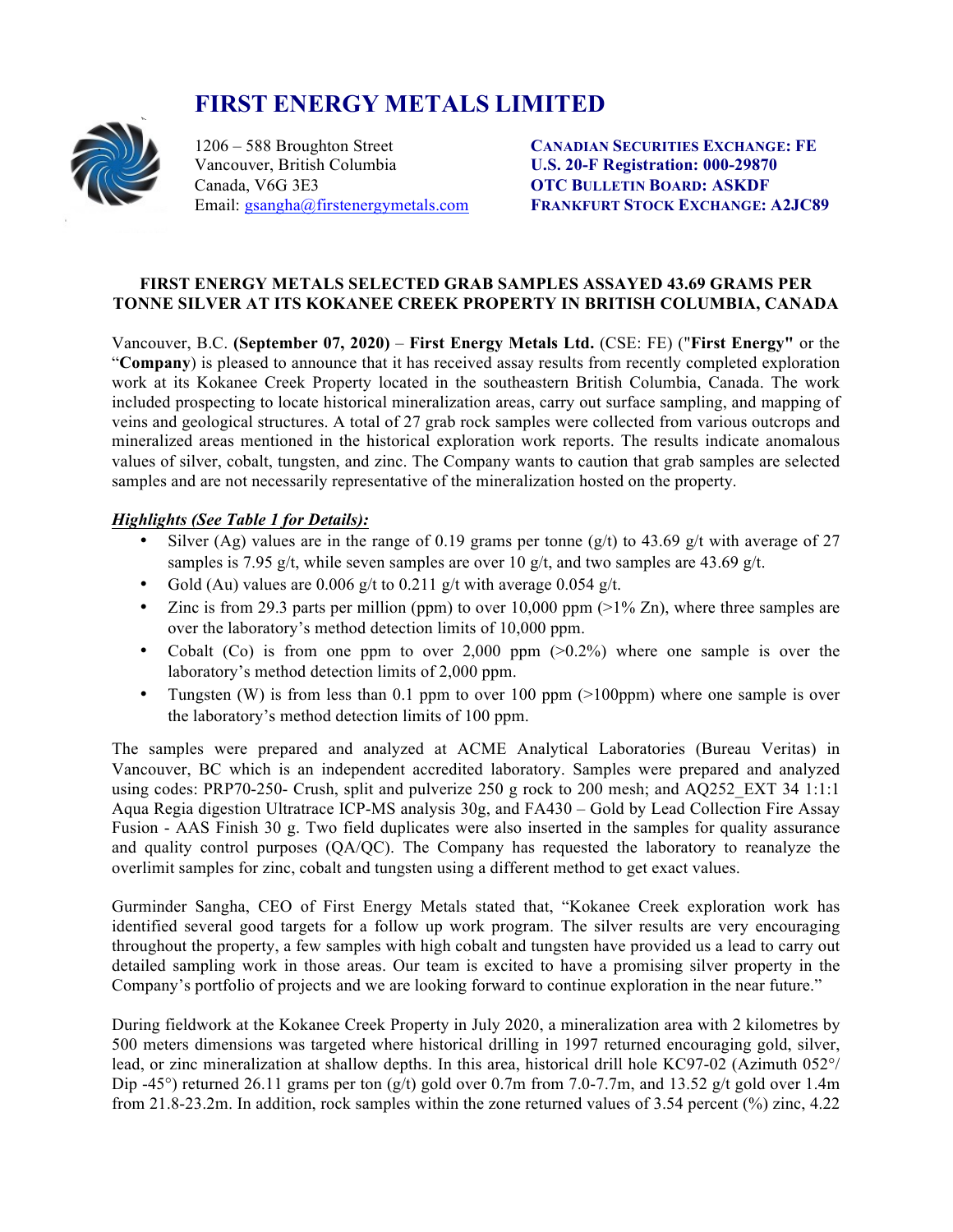g/t gold, and 48.0 g/t silver. A continuous chip rock sample taken along a road cut returned  $0.3\%$  zinc over 55 m, and 2.26 g/t gold over 5m.

*Cautionary Statement: Investors are cautioned that the above information has been taken from the BC Government's database at following websites: https://www.mtonline.gov.bc.ca/mtov/home.do. (Assessment Reports # 25105 dated June 30, 1997; #27749 dated May 13, 2005; Eagle Plains Resources News Release Dated May15, 2013). A Qualified Person from the Company has not verified the data and information reported in this news release. The Company's current exploration work is one of the several steps to verify historical work and to find new targets. The historical resource and production reported on the adjacent properties may not be indicative of the mineralization on the Company's properties.* 

Afzaal Pirzada, P.Geo., Geological Consultant of the Company, and a "Qualified Person" for the purposes of National Instrument 43-101 - *Standards of Disclosure for Mineral Projects*, has reviewed and approved the scientific and technical information contained in this news release.

#### **About First Energy Metals Limited.**

First Energy Metals Limited is a junior resource company engaged in exploration and development of precious and energy metals such as lithium, cobalt, and gold within its project portfolio in North America. The Company's goal is to acquire prospective technology and precious metals projects and develop them. The Company currently holds an option to acquire 100% interest in Phyllis Cobalt property in Ontario. The Company has recently acquired Scramble Mine Gold Property in Ontario, and two gold exploration properties (Kokanee Creek and Independence Gold properties) in British Columbia, Canada. First Energy Metals Limited (formerly "Agave Silver ") was incorporated on October 12, 1966 in the Province of British Columbia. The Company's common shares trade on the Canadian Securities Exchange (CSE) under the symbol FE and are also listed on the US OTC Markets (Pink) as ASKDF and on the Frankfurt Stock Exchange as A2JC89.

#### ON BEHALF OF THE BOARD OF **FIRST ENERGY METALS LTD.**

*"Gurminder Sangha"* Gurminder Sangha President & Chief Executive Officer

For further information, please contact the Company at: gsangha@firstenergymetals.com

*Neither the Canadian Securities Exchange (CSE) nor its Regulation Services Provider accepts*  responsibility for the adequacy or accuracy of this news release and has neither approved nor *disapproved the contents of this news release.*

#### **Forward-looking Information**

*Except for the statements of historical fact, this news release contains "forward-looking information" within the meaning of the applicable Canadian securities legislation that is based on expectations, estimates and projections as at the date of this news release. "Forward-looking information" in this news release includes information about the Company's intentions, plans and future actions. The forward-looking information in this news release reflects the current expectations, assumptions and/or beliefs of the Company based on information currently available to the Company. The Company has also assumed that no significant events occur outside of the Company's normal course of business. Although the Company believes that the assumptions inherent*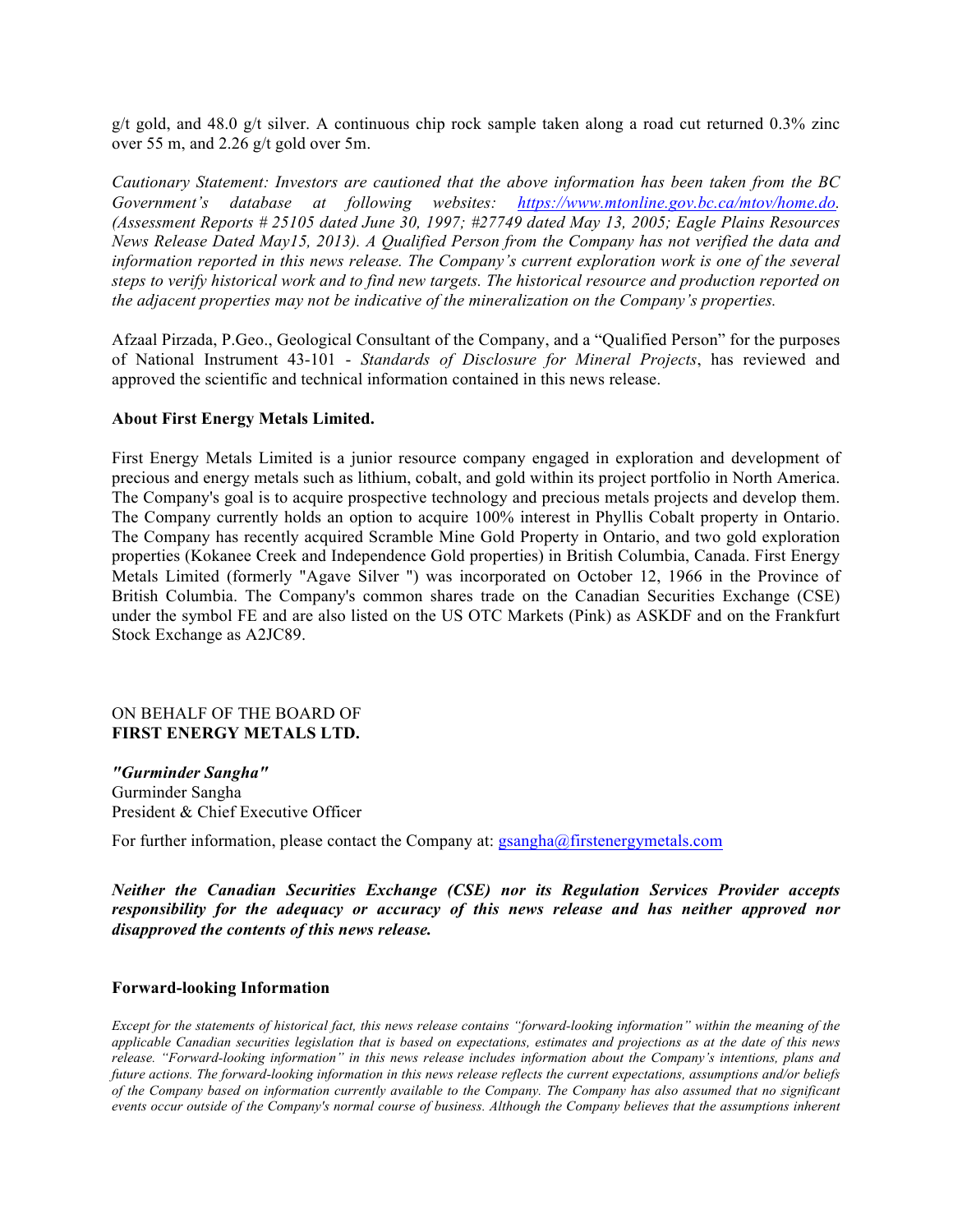*in the forward-looking information are reasonable, forward-looking information is not a guarantee of future performance and accordingly undue reliance should not be put on such information due to the inherent uncertainty therein.*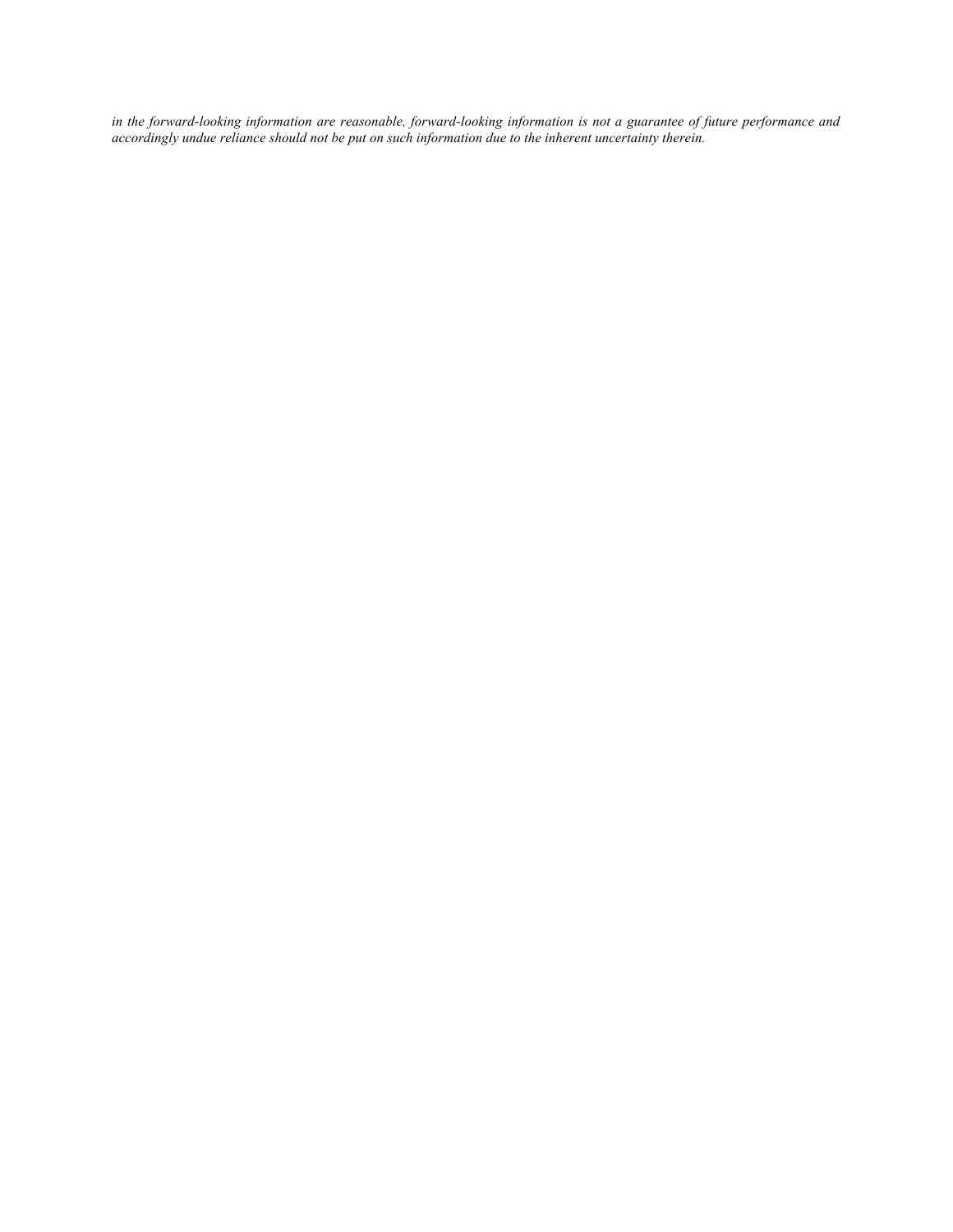## Table 1: Assay Results

|                 |                        |                 | Method             | <b>FA430</b> | AQ252      | AQ252      | AQ252      | AQ252        | AQ253      | AQ252      | AQ252 | AQ252      | AQ252        |
|-----------------|------------------------|-----------------|--------------------|--------------|------------|------------|------------|--------------|------------|------------|-------|------------|--------------|
|                 |                        |                 | Analyte            | Au           | Au         | Cu         | Zn         | Ag           | Ag         | Co         | Fe    | Ba         | W            |
|                 | <b>Location NAD 83</b> |                 | Unit               | <b>PPM</b>   | <b>PPB</b> | <b>PPM</b> | <b>PPM</b> | <b>PPB</b>   | <b>PPM</b> | <b>PPM</b> | %     | <b>PPM</b> | <b>PPM</b>   |
|                 | Zone 11                |                 | <b>MDL</b>         | 0.005        | 0.20       | 0.01       | 0.1        | $\mathbf{2}$ | 0.00       | 0.1        | 0.01  | 0.5        | 0.1          |
| Sample ID       | <b>Easting</b>         | <b>Northing</b> | <b>Type</b>        |              |            |            |            |              |            |            |       |            |              |
| KK20-01R        | 490009                 | 5496500         | Grab Sample        | 0.022        | 9.00       | 370.90     | >10000.0   | 15,032       | 15.03      | 27.4       | 36.29 | 17         | 0.2          |
| <b>KK20-02R</b> | 490009                 | 5496500         | Grab Sample        | 0.027        | 16.10      | 114.00     | >10000.0   | 43,694       | 43.69      | 10         | 8.86  | 65.1       | 0.1          |
| <b>KK20-03R</b> | 489878                 | 5496671         | Grab Sample        | 0.043        | 35.80      | 41.09      | 602.9      | 1,009        | 1.01       | 4.9        | 2.66  | 223.7      | 0.2          |
| <b>KK20-04R</b> | 489797                 | 5496833         | Grab Sample        | 0.027        | 23.50      | 51.53      | 251        | 2,880        | 2.88       | 16.5       | 9.75  | 24.4       | < 0.1        |
| <b>KK20-05R</b> | 489774                 | 5496867         | Grab Sample        | 0.144        | 146.00     | 32.81      | 272.1      | 2,579        | 2.58       | 4          | 3.87  | 292        | 0.2          |
| <b>KK20-06R</b> | 490071                 | 5496462         | Grab Sample        | 0.019        | 16.70      | 125.80     | 3359       | 12,190       | 12.19      | 12.8       | 6.54  | 25.5       | 0.3          |
| <b>KK20-07R</b> | 490136                 | 5496408         | Grab Sample        | 0.007        | 3.10       | 9.20       | 32.7       | 540          | 0.54       | 1.1        | 0.95  | 35.8       | < 0.1        |
| <b>KK20-08R</b> | 489739                 | 5496924         | Grab Sample        | 0.015        | 9.80       | 145.59     | 184        | 1,397        | 1.40       | 23.2       | 4.38  | 57.6       | 0.2          |
| <b>KK20-09R</b> | 489813                 | 5496781         | <b>Grab Sample</b> | 0.049        | 42.30      | 94.49      | 550.7      | 3,143        | 3.14       | 6.1        | 4.97  | 70         | $0.2\,$      |
| <b>KK20-10R</b> | 489801                 | 5496797         | <b>Grab Sample</b> | 0.019        | 13.60      | 76.51      | 621        | 5,873        | 5.87       | 5.2        | 4.12  | 101.9      | 0.1          |
| <b>KK20-11R</b> | 489801                 | 5496797         | <b>Grab Sample</b> | 0.025        | 14.60      | 131.56     | 949.5      | 6,294        | 6.29       | 6.6        | 5.65  | 37.8       | 0.5          |
| <b>KK20-12R</b> | 489798                 | 5496604         | Grab Sample        | 0.211        | 374.50     | 7.70       | 215.5      | 1,078        | 1.08       | 1.9        | 3.43  | 396.9      | 2.3          |
| <b>KK20-13R</b> | 489761                 | 5496872         | <b>Grab Sample</b> | 0.054        | 46.10      | 131.50     | 473.4      | 7,219        | 7.22       | 69.4       | 7.46  | 27.9       | 0.3          |
| <b>KK20-14R</b> | 489761                 | 5496872         | Grab Sample        | 0.048        | 39.30      | 118.16     | 459.3      | 5,938        | 5.94       | 20.1       | 5.95  | 35.4       | 0.2          |
| <b>KK20-15R</b> | 489749                 | 5496913         | Grab Sample        | 0.049        | 44.30      | 84.05      | 230.8      | 6,231        | 6.23       | 70.2       | 6.02  | 27.4       | 0.3          |
| <b>KK20-16R</b> | 490019                 | 5496887         | Grab Sample        | 0.185        | 34.10      | 1454.01    | >10000.0   | 43,685       | 43.69      | >2000.0    | 37.92 | 3.6        | >100.0       |
| <b>KK20-17R</b> | 490019                 | 5496887         | Grab Sample        | 0.046        | 31.60      | 811.27     | 818.9      | 17,564       | 17.56      | 475.8      | 29.22 | 3.1        | 3            |
| <b>KK20-18R</b> | 489988                 | 5496958         | Grab Sample        | 0.106        | 111.80     | 98.43      | 232.2      | 4,266        | 4.27       | 31.9       | 4.97  | 73.6       | $\mathbf{1}$ |
| <b>KK20-19R</b> | 489954                 | 5497019         | Grab Sample        | 0.014        | 8.00       | 145.28     | 3333.7     | 6,875        | 6.88       | 33.1       | 4.89  | 24.6       | $0.2\,$      |
| <b>KK20-20R</b> | 489927                 | 5497140         | <b>Grab Sample</b> | 0.084        | 74.40      | 56.64      | 1098.5     | 10,324       | 10.32      | 6.4        | 3.46  | 81.1       | 0.4          |
| <b>KK20-21R</b> | 489927                 | 5497140         | <b>Grab Sample</b> | 0.098        | 84.10      | 54.99      | 825.1      | 12,005       | 12.01      | 6.4        | 3.75  | 83         | 0.2          |
| <b>KK20-22R</b> | 490041                 | 5497332         | Grab Sample        | 0.021        | 9.40       | 43.83      | 106.5      | 774          | 0.77       | 6.9        | 1.63  | 48.6       | 0.2          |
| <b>KK20-23R</b> | 489950                 | 5497348         | Grab Sample        | 0.018        | 8.70       | 25.46      | 639.9      | 845          | 0.85       | 4.3        | 4.12  | 370.9      | 0.2          |
| <b>KK20-24R</b> | 489039                 | 5495963         | Grab Sample        | 0.008        | 1.20       | 9.31       | 179.9      | 256          | 0.26       | 3.7        | 3.37  | 108.7      | 0.1          |
| <b>KK20-25R</b> | 488923                 | 5496113         | Grab Sample        | 0.095        | 107.10     | 141.06     | 299.6      | 1,420        | 1.42       | 16.4       | 2.67  | 12.1       | 0.3          |